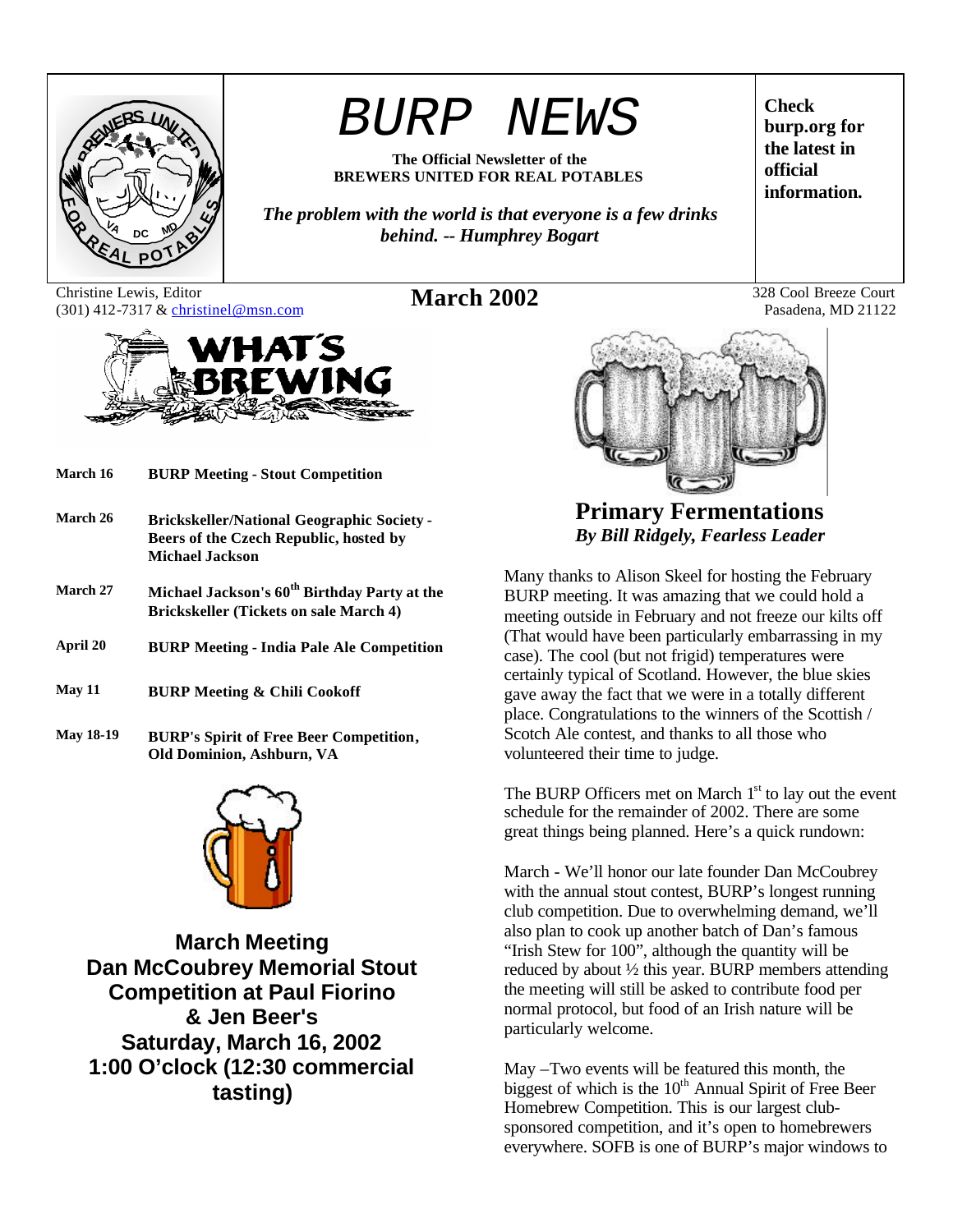the world, and it's also a qualifying competition for the Master's Championship of Amateur Brewing. I'd like to encourage everyone in the club to submit at least one entry to this competition. SOFB features quality feedback from BJCP-credentialed judges, and the prizes are the best you'll find in any competition anywhere. The week before SOFB, the club will host its annual Chili Cookoff, a great opportunity for everyone to show off their culinary skills. We'll have some great prizes in store for this event as well.

August – BURP will again host the Mid-Atlantic States Homebrewers' CampOUT (MASHOUT) on Popenoe Mountain near Rocky Gap, MD. Those of you who have attended in the past know what an outstanding event this is. If you've never attended before, please don't miss the greatest gathering of homebrewers held anywhere in the East.

September – This month is BURP's traditional Oktoberfest celebration, but this year, it'll be held in a Bavaria-like setting at the Rorick Farm in Upper Marlboro. Beside the usual great beer, food, and music, BURPers will be able to pitch tents and stay the night. We're also planning the  $1<sup>st</sup>$  BURP "Beernival", with beer-related games of all types on the agenda.

October – BURP's traditional "Weird Beer" month will feature a different theme this time. We'll be highlighting the indigenous beers of the world. Our plan is to form several teams, each of which will be responsible for brewing an indigenous beer that will be tasted at the meeting. Possible beers include chicha (S. America), chang (Asia), sorghum beer (S. Africa), bouza (Egypt), and sahti (Finland). Several club members who have expertise in these beers (Wendy and me, Ralph Bucca, Gordon Goeke) will offer training to the teams and help pull together ingredients and resources. It should be fun and an educational experience for everyone (and don't worry – the beers are all interesting and quite palatable).

November – BURP's other major competition, the Real Ale Competition, will once again be held. The number of entries has been going down somewhat lately, so we plan to make an effort to provide more training and encouragement to BURP brewers prior to the event. Our club Real Ale experts, Tom Cannon and Andy Anderson, will have more to say on this subject as we move into the early part of the Fall.

December – We'll finish the year once again with the annual Holiday Banquet, another opportunity for BURPer's to show off both their cooking skills and their special holiday beers. We plan to hold this event at the

Legion Hall in Arlington once again, a great central location easily reachable by both car and metro.

Other fun events are in the planning stages. Bruce Bennett & Nancy Cosier will host the club in July with a pool party. A DC metro pub-crawl is in the works, probably in late summer or early fall. There will be either a crab feast or fish fry again this year (the former depending on availability). Our Cyclemeister Craig Somers is again planning some fun bike rides, both locally and internationally. I guarantee a good time will be had by all.

If anyone has other suggestions for events or educational opportunities, please don't hesitate to contact me. BURP is your club, and I want to make sure your needs and interests are met.

I look forward to seeing everyone at the March meeting. Until then, Cheers!



### **BURP EDUCATION UPDATE**

*By Wendy Aaronson, Minister of Enlightenment*

**2002 BJCP EXAM**: We are unable to give the BJCP exam during Spirit of Free Beer. However, at the suggestion of Bill Lawrence, we are exploring the possibility of giving the exam just prior to the Montgomery County Fair Homebrew Competition on August 3. This will give BJCP exam preparation class participants extra time to study and will also provide an excellent opportunity for current BJCP judges, especially those who are planning to judge in the competition, to take the exam and improve their scores. The new building is well lighted and comfortable, and it is the perfect lead-in for judging homebrews in the afternoon. We'll let you know when everything is confirmed.

**MARCH COMMERCIAL BEER TASTING**: Our

annual club Stout competition is usually one of our largest monthly competitions, and we are always looking for people to help judge. To prepare for this, we will have a commercial tasting to calibrate our palates. Don't be surprised if we throw in a few Robust Porters to keep you on your toes. The tasting will begin at 12:30 p.m. just before the meeting on March 16.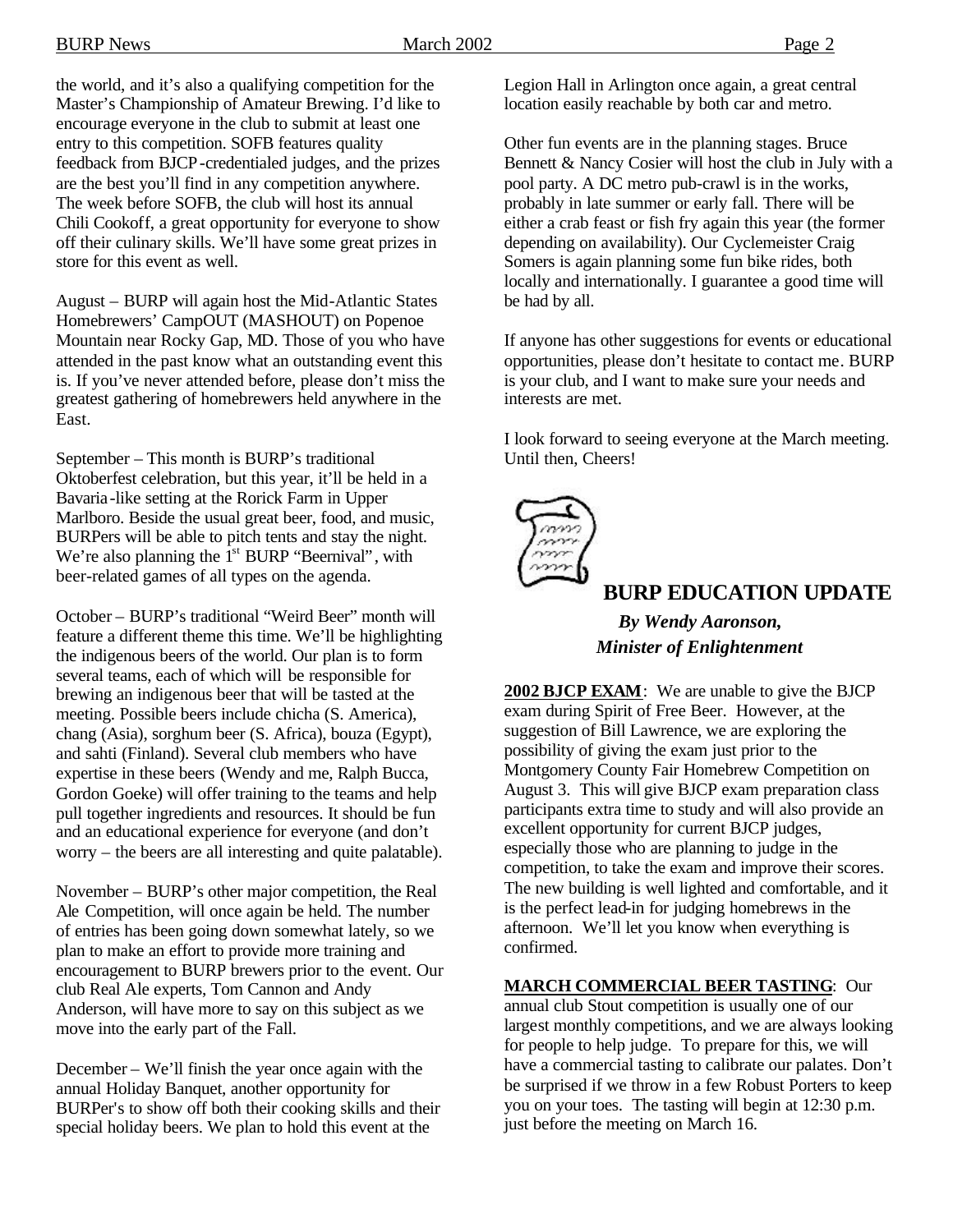**BREWER'S CORNER**: Do you want objective feedback on your homebrewed beer, but it doesn't fit into the category that is being judged at the club competition? If so, then bring a bottle and your complete recipe (or at least have this information in your head), including process parameters such as mashing schedule and fermentation specifics to the meeting. I wanted to get this going last month, but as usual, things got rolling and it didn't happen. So this time, come see me between 1:30 and 2:30. A BJCP judge will evaluate your beer with you, review your recipe, and discuss how to improve it.

**FUTURE ENLIGHTENMENT TOPICS**: My goal is to have a pre-meeting enlightenment topic at each meeting. However, I would like to occasionally do something different from a commercial tasting of the beer style that is being judged. These include doctored beers, indigenous beers, historic beers, mead, cider, and hops. E-mail me with your ideas at aaronson@burp.org.



**Culture Corner** *By Steve Marler and Robert Stevens, Co-Ministers of Culture*

In January, we held the Pale Ale competition. We had 26 entries. The BJCP judges for the competition were: Tom Cannon, Wendy Schmidt, Bruce Bennett, Wendy Aaronson, Christine Newman, and Mike McGuire. The non-BJCP judges were Dan Fapp, Craig Pennington, Anne Stevens, Ralph Davis, Sarah Jazs, and Chris Caue. The winners of the competition were:

- 1<sup>st</sup> Place: Mike Horkan
- 2<sup>nd</sup> Place: Mark Hogenmiller
- 3<sup>rd</sup> Place: Randy Paul

The Freshman Brewer of the Year points went to:

1 stPlace: Mark Hogenmiller 2<sup>nd</sup> Place: Christian Parker 3<sup>rd</sup> Place: Howard Wellman

February was the month for our Scotch and Scottish Ale competition. We had 15 entries, which I think was a

BURP record for this style. The BJCP judges for the competition were: Bruce Bennett, Wendy Schmidt, Paul Fiorino, Bob Maher, Colleen Cannon, and Bob Kepler. The non-BJCP judges were: Rob Hanson, Steve Mitchell, and Mark Hogenmiller. The winners of the heated competition were:

1<sup>st</sup> Place: Andy Anderson 2<sup>nd</sup> Place: Keith Chamberlin 3<sup>rd</sup> Place: Mike Mc Guire

The Freshman Brewer of the Year Points went to:

1<sup>st</sup> Place: Christian Parker

The Brewer of the Year standings are:

| <b>Brewers Name</b> | <b>Total Points</b> |
|---------------------|---------------------|
|                     | Accumulated         |
| Mike Horkan         |                     |
| Andy Anderson       |                     |
| Mark Hogenmiller    |                     |
| Keith Chamberlin    |                     |
| Randy Paul          |                     |
| Mike McGuire        |                     |

The Freshman Brewer of the Year standings are:

| <b>Brewers Name</b>     | <b>Total Points</b><br>Accumulated |
|-------------------------|------------------------------------|
| <b>Christian Parker</b> |                                    |
| Mark Hogenmiller        |                                    |
| <b>Howard Wellman</b>   |                                    |

The upcoming competitions are as follows:

March: Stouts (BJCP: 16), Porters (Off Line, BJCP: 15) April: IPA (BJCP: 7) May: SOFB June: Bocks (BJCP: 14) July: Light Lagers (BJCP: 1, 2) August (Mash Out): Weizen (BJCP: 17) September: Octoberfest (German Amber Lagers BJCP: 9) October: Strong Ales (BJCP: 11,12, and 18) November: Real Ale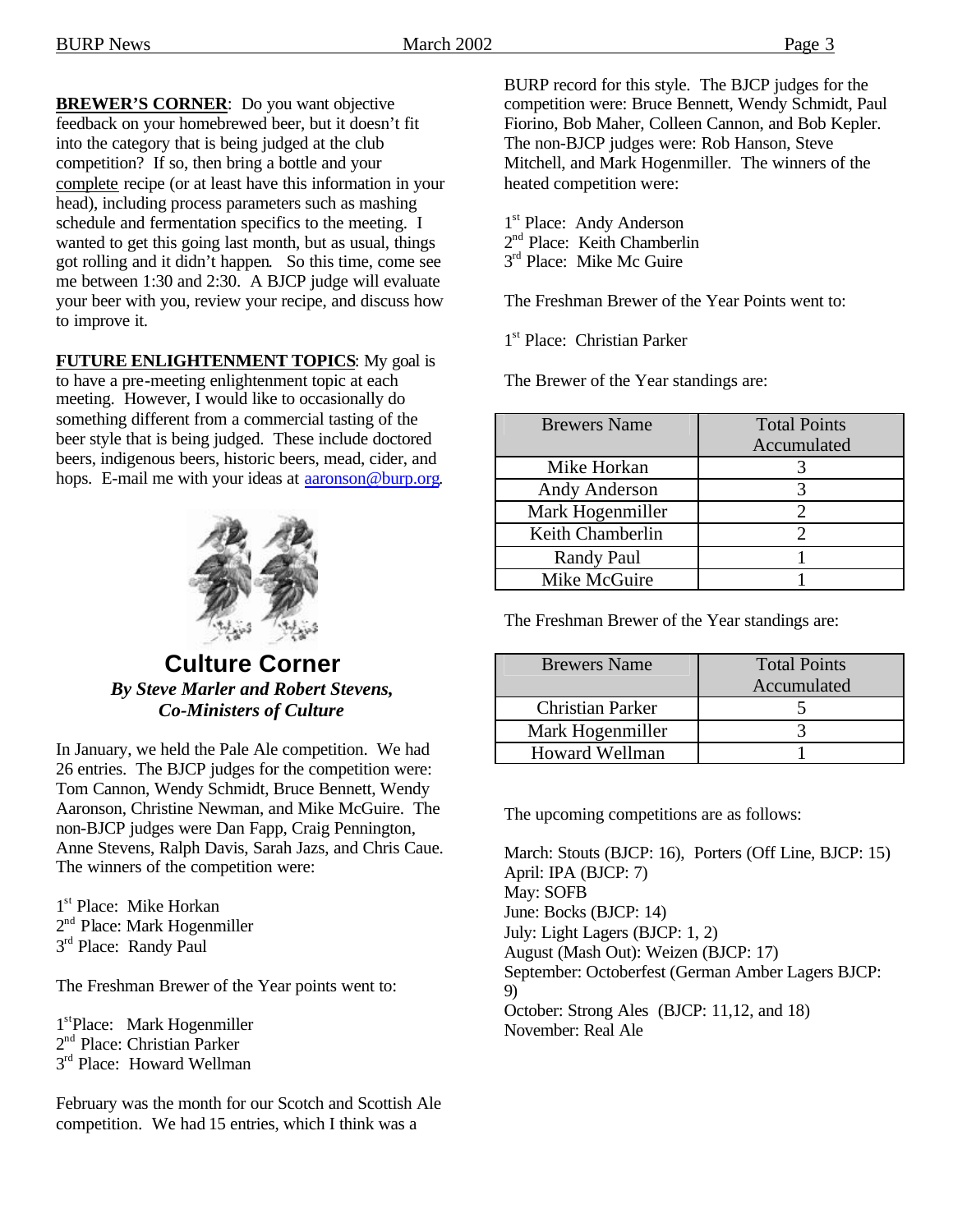

*by Andy Anderson*

#### **What's Old is New Again**

Here's something new to brew. Make a beer that your great-grandparents would have drunk, but neither you, your parents, nor even your grandparents may have ever tasted. It's a "Pre-Prohibition Pilsner", and it represents the mainstream style of lager beer consumed in the US before the evil social experiment called "Prohibition" began in 1920. Once sanity came back in 1933, tastes had changed and pre-pro pils began the dumbing down process to what the standard American mass-produced lagers are today. The following recipe comes from Jeff Renner, a baker living in Cincinnati. It was mainly through his promotion that this style was adopted by the BJCP five years ago. The key to the style is the usage of corn or rice as an adjunct in the 20-30% range. The malt character still dominates, but the adjunct makes itself known. The majority of the barley should traditionally be 6-row, but there is enough diastatic power with 2-row barley to work. A little Munich and/or Carapils, especially in lower gravity beers, can add some complexity. If you use raw cereal, you need to do a double mash. But if you use flakes, they can be mashed directly. Hops are traditionally Cluster for bittering, and noble or modern derivatives for flavor and aroma. Water should be low in alkalinity and sulfate.

BJCP guidelines for Category 1C, Classic American Pilsner: OG: 1.044-1.060 IBUs: 25-40 FG: 1.010-1.015 SRM: 3-6 ABV: 4.5-6%

"Your Father's Mustache", by Jeff Renner 5 finished beer gallons at 1.051, 35-40 IBU's

8 lbs. six-row barley malt 2.5 lbs. flaked maize (if using a simple infusion mash)

Mash between 148F (for a very well attenuated, dry beer) to 157F (for a richer, less well attenuated beer) depending on your taste.

First Wort Hops: 1 oz Saaz Bittering hops: (60 minutes) 1 oz Cluster Flavor hops: (15 minutes) 0.5 oz whole noble hops or Styrian Goldings

Yeast: Any clean lager yeast

Boil uncovered at least 60 minutes, longer to reduce DMS.

Chill to 48F, aerate or oxygenate well, pitch yeast with a large starter

Ferment at 48F until fermentation nearly stops, about 10 to 14 days. Rack to secondary and reduce temperature 4F per day down to 32F. Lager six to seven weeks.



### **Free Beer!** *By Steve Marler and Robert Stevens, Co-Ministers of Culture*

That's right. The **10th annual** Spirit of Free Beer will be held May 18th and 19th at the Old Dominion Brewing Company. So mark your calendars now and get your brew kettles going. Remember the challenge that we have set for every BURP member; enter at least one beer into this competition.

Don't forget. The **10th annual** Spirit of Free Beer competition will be held on May 18th and 19<sup>th</sup>. Your beer is wanted.

### **Are you Ready Now!**

#### *By Steve Marler and Robert Stevens, Co-Ministers of Culture*

Have you been brewing? Do you have a beer that you think is really good? Do you want some feed back on a beer that you have brewed? Do you want to win some prizes? If you answered yes to any of these questions, then prepare your beer and bring it to the March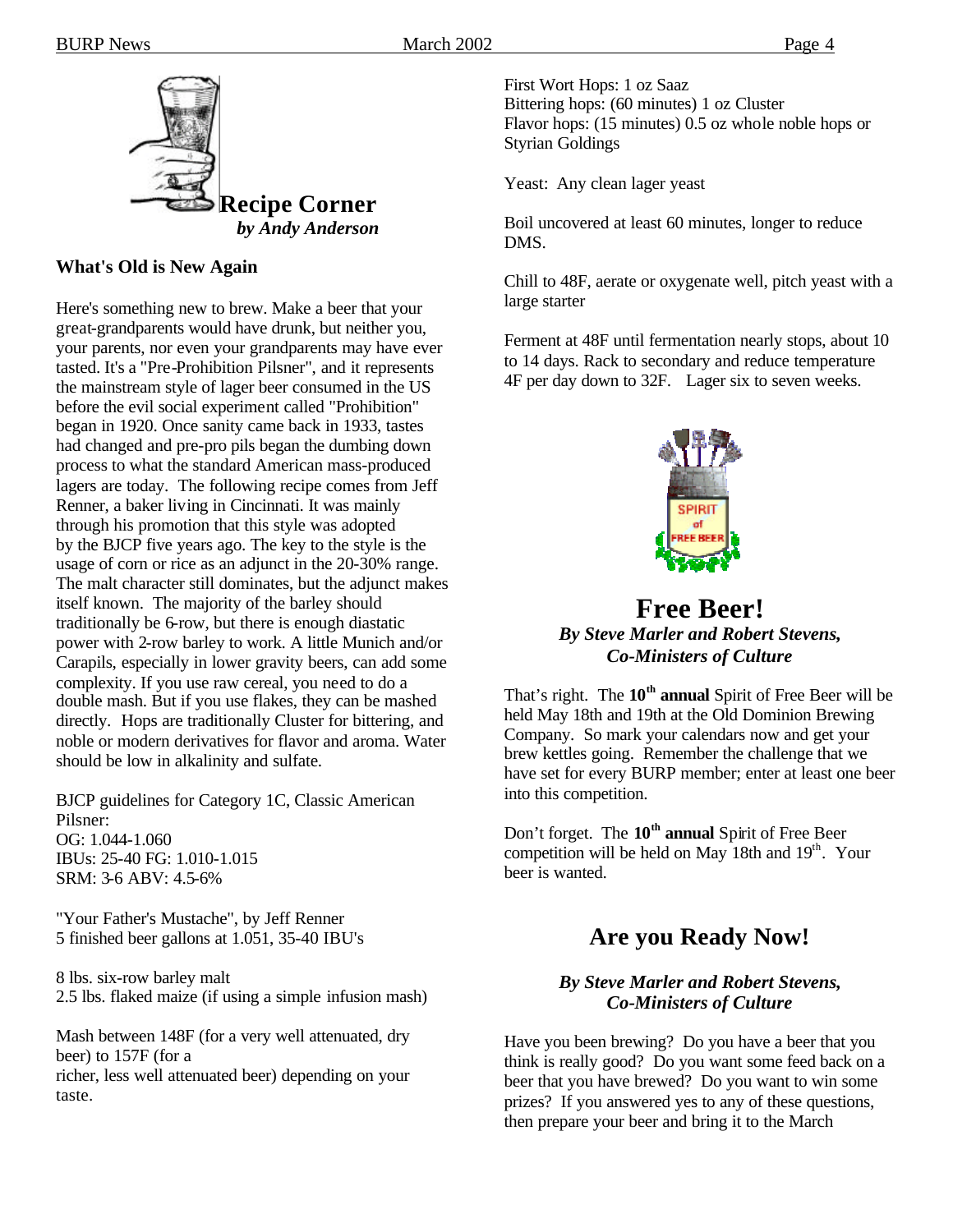meeting. BURP will pay the shipping cost for any BURP member that would like to enter beers into the upcoming **TRASH** competition in Pittsburgh.

If you would like to take us up on this offer, go to this website

http://www.trashhomebrewers.org/competition.htm, print and fill out all the required forms. Bring your entries, forms, and entry fee to the March meeting. We will collect your entries and ship them to Pittsburgh for you.

Just another great benefit of your BURP membership.



*The Kepler Kitchen*

~ Beer Battered Chicken ~

Welcome to the first edition of The Kepler Kitchen where everything tastes better with beer. Mmmmmm... beer battered chicken. It's quick to prepare, always tastes great, but it takes a little finesse to get it to brown perfectly. Here are a few secrets:

- New oil does NOT brown Oil breaks down as it is heated and reheated, eventually allowing it to penetrate and come into direct contact with the cooking chicken. Hence, older oil browns better. Some cooks add a few tablespoons of the old oil to new oil to prime it.
- Make sure the oil is HOT When you drop chicken into hot oil you want to create a stampede of moisture driven away from the oil inward into the food. In fact, this steam is what cooks the chicken. This wonderful interaction between hot oil and moisture also infuses the batter and produces a crispier shell. Set your fryer to 350-375 degrees. Or use a candy thermometer (not your brewing one).
- Cut your chicken into small, uniform pieces. Thick pieces will burn on the outside before the insides are cooked.
- Use BEER in your batter! Beer can usually substitute for other liquids when cooking, but here we have further incentive. Beer provides protein and sugars needed to caramelize into a wonderful brown crust, not to mention the flavor it provides. Add an egg and you'll have all the protein you need.
- Don't salt the batter Rather, add salt to the chicken before dunking in the batter or salt it

after frying. Salt breaks down both your oil and batter.

- Chill your batter Ice-cold batters stick to the chicken.
- Don't crowd the pot The temperature of the oil can drop up to 50 degrees when too many items are added at once. Hence, using a lot of oil helps to maintain the heat and shortens cooking time.
- Serve Hot Batter coated foods will re-absorb moisture, eventually becoming soggy.

#### **Beer Battered Chicken**

Open a beer. Drink it. Open another one. Cut 3 pounds of chicken into small, even chunks. Pat dry to remove excess moisture and season with salt/pepper/Old Bay to taste. Heat oil in a deep pan to 370 degrees.

Mix in a bowl:

2/3 cup flour

½ tsp baking powder

In another bowl beat together:

1/3 cup beer – drink the rest of the bottle and burp mightily

- 1 egg
- 2 tbsp salad oil

Stir the wet mixture into the flour mixture. Dunk chicken pieces in batter and fry away until brown and tender. Drain on paper towels or brown paper bags. Serve hot with beer!

## **Editors' Corner** *By Christine Lewis, Minister of Truth*

Ein Prosit. While you're reading this newsletter, 13 of us will be drinking our way through Bamberg and Munich. Can anyone say liver transplant? Unfortunately, that means we will not be able to attend the March BURP meeting, but we will hoist a liter in the clubs' honor.

Because of the high cost of paper mailing, starting in April, electronic notification will be the default for all distribution of the BURP newsletter. If you haven't done so already, log on to http://burp.org/ and join BURP's Internet Mailing List. You will receive an e-mail notification when the monthly newsletter is ready for viewing. If any club member absolutely, positively needs a paper copy of the newsletter, please contact Bob Kepler at kepler@burp.org or 703-218-3776 to request that your name remain on the paper mailing list.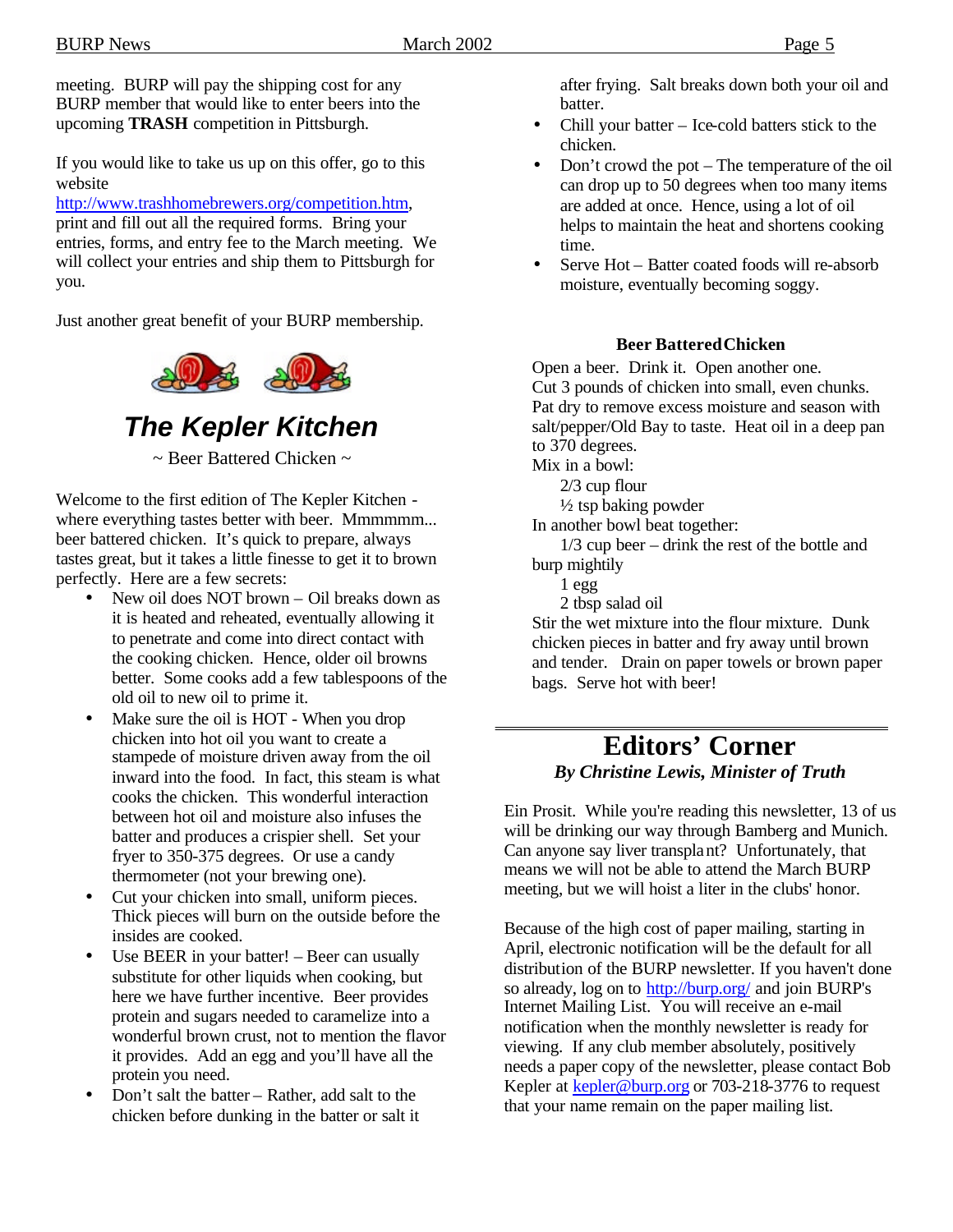All submissions for the April newsletter need to be on my desk or in my e-mail by Wednesday, April 10th.



# **Notes from the Minister of Prosperity** *By Kathy Koch*

The transition of accounts from Ralph Bucca to me is moving along. As a careful steward of BURP funds, there is a 6 month CD that will transfer to a new BURP account in April. Until that happens, Ralph is keeping a small amount (around \$200) in the prior BURP checking account, as well as a small amount in a low interest bearing, linked straight savings account. When the CD matures, all the funds will transfer to the bank where I have established our new banking relationship.

Some highlights of our transactions since the January meeting:

#### **INCOME**

| \$219.00 |
|----------|
| \$232.00 |
| \$240.00 |
| \$715.00 |
|          |

#### **EXPENSES**

| Meeting & BJCP Education     | \$105.61 |
|------------------------------|----------|
| Labels/20th anniversary brew | \$43.36  |
| February newsletter/mailing  | \$148.59 |
| Bulk raffle prize purchase   | \$243.00 |
| (8-9 month supply)           |          |

Checking account opened with **First Union National Bank**. InitialDeposit \$1,971.00

Once this account is up and the deposited items clear, I have bills to pay totaling approximately \$250.00. We should be fully transitioned at the end of March. Thanks for your patience if you are waiting for your check, or for your dues and BJCP checks to clear.

**NOTE**: Please submit all requests for payment with receipts within *60* days of the expenditure!!

**BURP OFFICERS**

| <b>Office</b>          | Officer             | <b>Phone/E-mail</b>     |
|------------------------|---------------------|-------------------------|
| <b>Fearless Leader</b> | <b>Bill Ridgely</b> | $(301) 762 - 6523$      |
|                        |                     | ridgely@burp.org        |
| <b>Minister</b> of     | Wendy Aaronson      | $(301) 762 - 6523$      |
| Enlightenment          |                     | aaronson@burp.org       |
| <b>Co-Ministers of</b> | <b>Steve Marler</b> | $(703)$ 527-4628        |
| <b>Culture</b>         | Robert Stevens      | marler@burp.org         |
|                        |                     | $(301)$ 588-0580        |
|                        |                     | roanne2@aol.com         |
| <b>Minister</b> of     | Christine Lewis     | $(301)$ 412-7317        |
| <b>Truth</b>           |                     | christinel@msn.com      |
| <b>Minister of</b>     | Bob Kepler          | $(703)$ 218-3776        |
| Propaganda             |                     | kepler@burp.org         |
| <b>Minister</b> of     | Kathy Koch          | $(703)$ 256-4285        |
| <b>Prosperity</b>      |                     | kdkoch@erols.com        |
| Minister of the        | Jamie Langlie       | $(301)$ 933-3081        |
| Web                    | Paul Langlie        | <u>langlie@burp.org</u> |
| Libeerian              | Wendy Schmidt       | $(703)$ 866-0752        |
|                        |                     | schmidt@burp.org        |

# **? ? ? ? ? ? ? ?**

### **RYDler**

What is the World's STRONGEST [ABV] commercial brew?

- Previous two or three?

- Due to space limitations, answers to this and last month's RYDler will be in the April issue

# **? ? ? ? ? ? ? ?**

# **Some Thoughts on BURPS 10th Annual Spirit of Free Beer** *By Tom Cannon*

Well, I notice that the tenth BURP Spirit of Free Beer is fast approaching. Given the cool temperatures (perfect for brewing) and time frame (enough time to mature beers for SoFB), now is the time we should all start planning our brewing for this fine event. For the past few years, I have noticed that entries to our competition have been declining. Now, there are lots of reasons for this. A downturn in the hobby over the past few years is certainly one reason. The closing of several of our local homebrew shops surely has caused some of our most serious homebrewers to slow down their brewing pace. And, BURP has lost some of its more prolific brewers in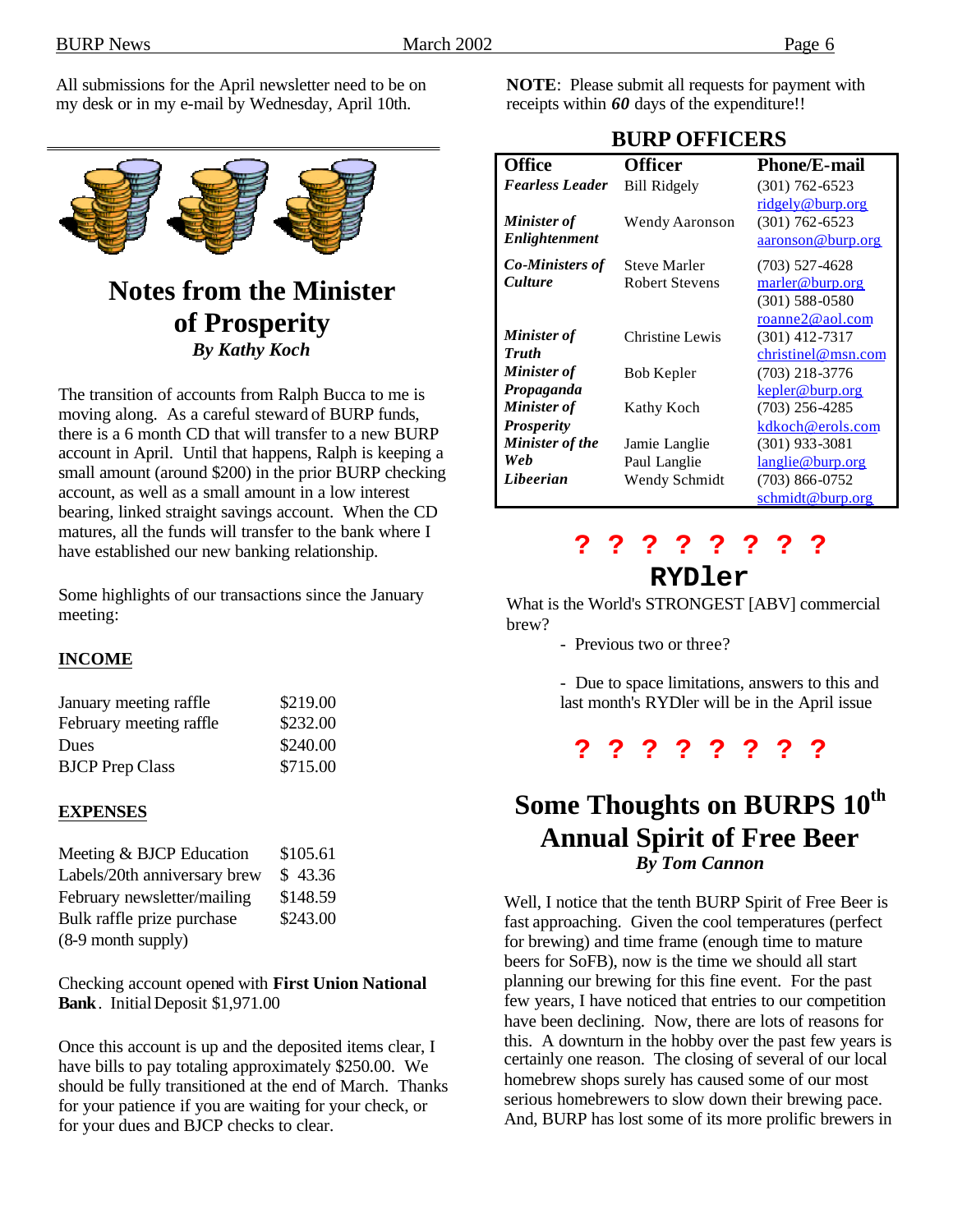the past few years, and that has certainly cost us in terms of total entry numbers. But, finally, a lot of BURP members just don't seem to care.

Wait a minute. Did I say BURP members don't care? Well, you tell me. What percentage of BURP members entered Spirit of Free Beer last year? Would it surprise you to find out that only 18% of our members even entered a beer into SoFB last year, and that 5 BURP brewers were responsible for nearly 25% of all the beer entered? That can't be! This is a homebrew club, and one of the largest in the country! How about the fact that last year a club in the mountains of western North Carolina, a club with only 28 members (BURP has 250 members), had 60 more entries in their 3 year old competition than we had in our venerable 10 year old competition. People, SoFB had over 400 entries in 1997 and 1998. In 1999, we were in the 300's, and in the past two years, we declined down to the low 200's. What happened? Why aren't we entering more beers?

First, what is "Spirit of Free Beer" and why is it so important? Spirit of Free Beer was started 10 years ago by some members of our club who thought BURP had the potential to run a large regional competition. At that time we didn't really have the judge base (who did?), but the few judges we did have ran our first BJCP prep course, and those participants (and a few others) gathered at Old Dominion Brewery to hold the first SoFB. The point really is that the Spirit of Free Beer Homebrew Competition encompasses everything that BURP should be doing as a homebrew club, and actually does pretty well. It's first about homebrewing and the education to make our homebrewing and beer appreciation better. Second, it's about drinking, eating, socializing, and all the other fun things that we've come to expect from BURP. Finally, a well run, large regional homebrew competition is about showing the rest of the country what we can do as a homebrew club. Back in the days when we were getting 300…400 entries, BURP was a player. That's how we became a Qualifier for the Masters Championship of Amateur Brewers (MCAB). That was when you could attend any homebrew club meeting around the country and people would respect that you were a BURPer.

Things have changed, mostly for the reasons articulated in the first paragraph of this article. And we do not get as many entries from outside of BURP simply because homebrewing, in general, is down. That's why it's so important to get entries from our existing club members.

I'm going to put out a challenge to all the homebrewers (and other members) of BURP. Take a part in what

most of our club considers the most important event on the BURP calendar. If you homebrew beer, everything you brew, from now until May, you should plan on bottling and entering. If you don't brew, or don't brew very often, you must have a BURP buddy who does. How about giving him or her a call and suggesting a joint brew for SoFB? No excuses here - if BURP is important to you, it's important that you support SoFB by entering beer.

I know, I know. You're probably thinking, "Why should I enter when the same people, who are not me, win every time?" Well, tell that to Steve Marler. Steve entered a bunch of beers last year, none of which he expected to place and walked away with 4 blue ribbons. Maybe you're saying, "Hey, but I'm a new brewer. I only do extract batches. How can I be expected to win?" Well, the inspirational story of Bill Moe should be enough to get you to enter. Bill only started brewing 6 months before last year's SoFB, and he had a beer on the Best of Show table - his extract-only Belgian Wit! If you brew beer, there's no good reason not to enter, and plenty of good reasons to enter. The vast quantity of prizes for ribbon winners is one reason. I've talked to a lot of people in a lot of other homebrew clubs that run competitions, and believe me; BURP has the best prizes in the country. Most competitions' first place prizes are worse than our third place prizes. And, most importantly, with our large bank of experienced BJCP judges, you are pretty much guaranteed of getting good feedback on your entries. That alone should be worth the price of admission. But it's also that SoFB is OUR competition! I've seen instances in the past where one of our members didn't enter any beer for SoFB, but then turned around and sent some entries to the BUZZ-OFF competition outside of Philadelphia two weeks later! What's up with that?

So what do you say? We probably can't get back up to the levels of entries we had 4 years ago, but it's about time we saw some increase from the past two years. Sheesh, we had 15 Scottish ale entries at our club competition last month! I don't think we've ever had a Scottish Ale category that full at any SoFB! I know you're brewing out there! I hate to say it, but if we keep losing entries in SoFB, we may have to start questioning it's utility. It's been a big money loser for BURP the past few years, so if entry numbers continue to decline, it may be time to pack it in. And what would that say about our homebrew club? It's time for our membership to start supporting the BIG event on the yearly BURP calendar. It's up to you! Every member should strive to enter at least one beer into the  $10<sup>th</sup>$  annual Spirit of Free Beer.